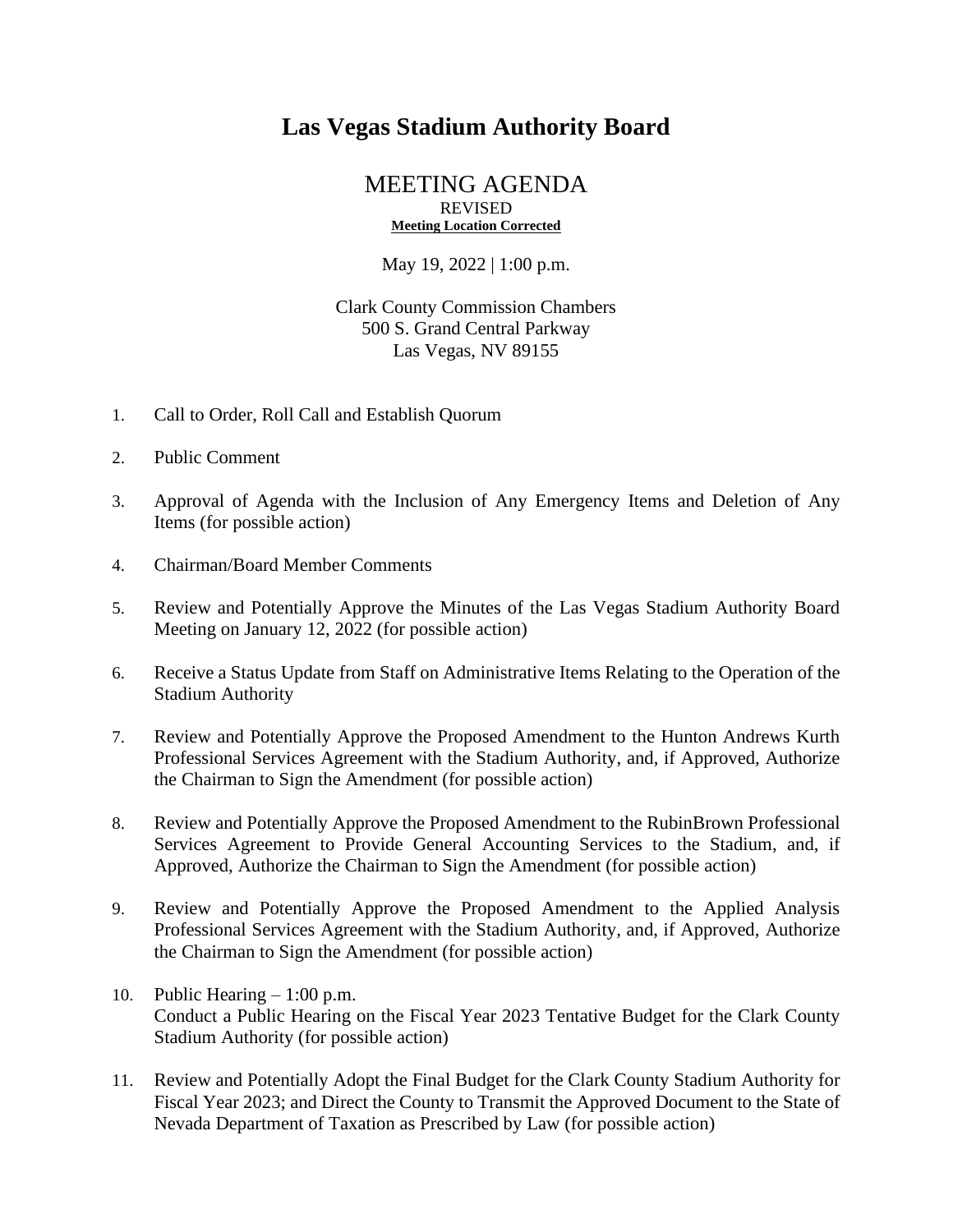- 12. Review and Potentially Approve, Adopt and Authorize the Chairman to Sign a Resolution to Augment the Fiscal Year 2022 Stadium Authority Fund (2960) Budget (for possible action)
- 13. Review and Potentially Approve, Adopt and Authorize the Chairman to Sign a Resolution to Augment the Fiscal Year 2022 Stadium Authority Waterfall Residual Fund (2965) Budget (for possible action)
- 14. Review and Potentially Approve the Fiscal Year 2022 Transfer Reconciliation Schedule and Authorize the Listed Transfer Amounts for Various Stadium Authority Funds (for possible action)
- 15. Public Comment
- 16. Adjournment (for possible action)